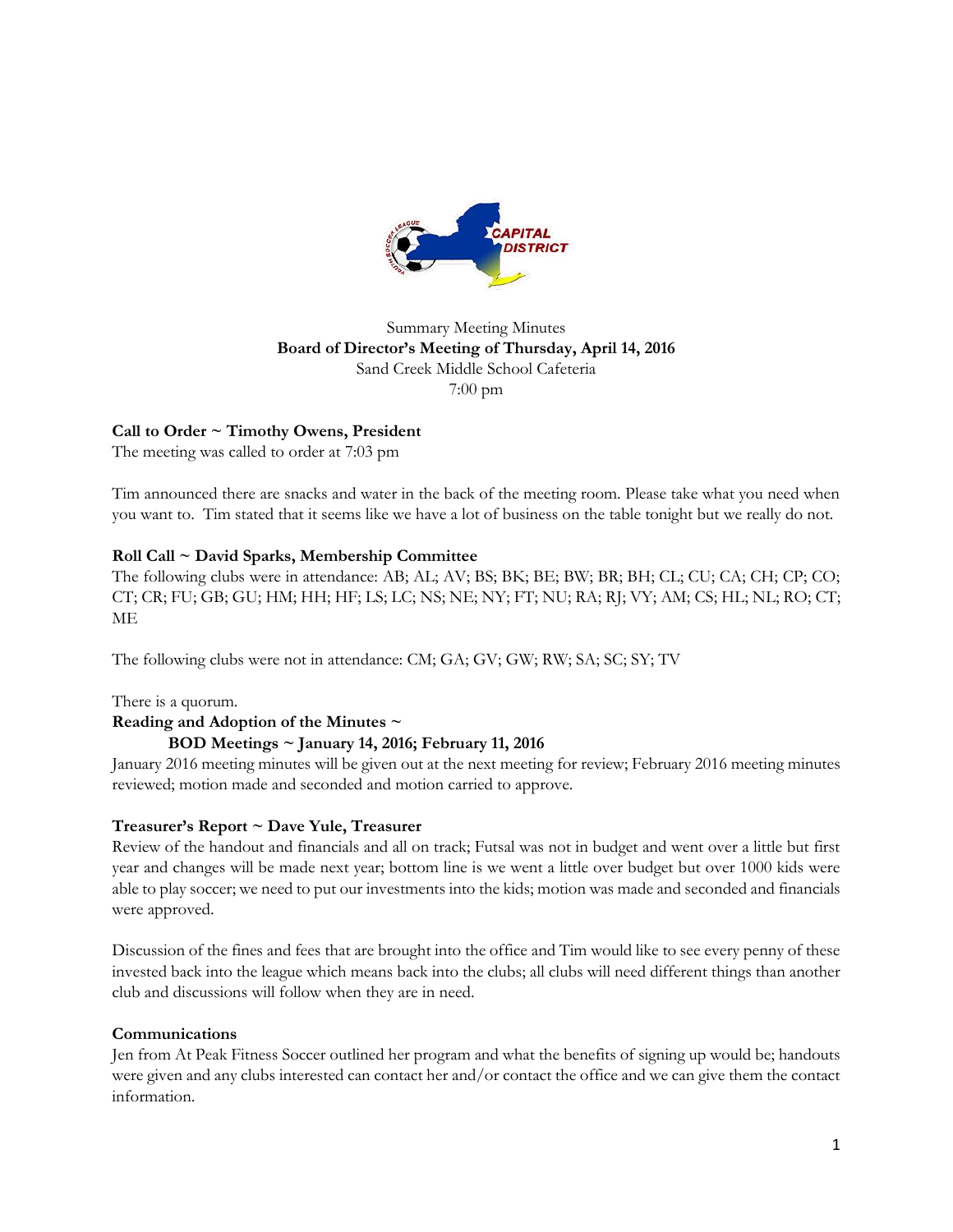Matt of Tri City Valleycats spoke about Soccer Night at one of their games, Saturday, June 18<sup>th</sup> and flyer were passed out regarding this event; players are encouraged to wear uniforms and if this can move forward, there can be a parade, discounts, and various activities throughout the ball game to acknowledge and have the player participate in the activities.

Tim reminded all that we will not try to take up too much time at the meetings but we will give lots of information and what the league is looking forward in the future and there should be a visionary document to come out prior to the AGM in August.

### **Comments from the Floor**

Nothing to report at this time.

## **Reports of Officers and Standing Committees Standing Committee Reports:**

### **1. Rules ~ Scott Swere**

There was a review of the USSF Player Initiatives and the discussion of the mandated dates and how the league thinks we should proceed and then have the clubs vote on what they want the league to do.

Proposal number one was the discussions on the U12 9 v9 format the roster size change and discussions followed; a motion was made and seconded to accept the change for next season (2016/2017) and a vote was taken and it passed.

Proposal number two was already taken care of so we don't need to do anything with this proposal.

Proposal number three was discussed on the change and not putting too much of a financial burden on the clubs; discussions on the sizes and formats we should follow and in the future for the clubs purchasing new goals, should go with the new sizes; discussions followed on certain situations with the teams and the ranges that will be acceptable. There was a motion and it was seconded and a vote was taken to accept the recommendations and it passed.

Proposal number four discusses the punting rule and there were discussions on exactly what was trying to be said in detail; it was decided to break this proposal into two parts and the first one will be the no punting rule and what strategy the players, coaches, referees will have to follow. A motion was made and seconded and a vote was taken; this proposal passed and Paul stated he will make sure the referees all know the new rule.

Build outline was discussed that for goal kicks, the goalkeeper may not punt the ball. When the goalkeeper has possession and is playing the ball out of the back by means of throwing or rolling the ball, the offensive team players must fall back to the "build-out line" which the initiative as fourteen (14) yards from the end line. CDYSL recommends the defensive end of the center circle. There was a vote and this passed.

Proposal number five is the birth year initiative and there were discussions on the benefits to change this for the upcoming season versus waiting another year; it was noted the registration system has already been changed for next season to follow the new initiative; there will be a new age matrix sent out in the near future for those looking to hold tryouts and such. These was already adopted by ENYYSA so we are not voting on this.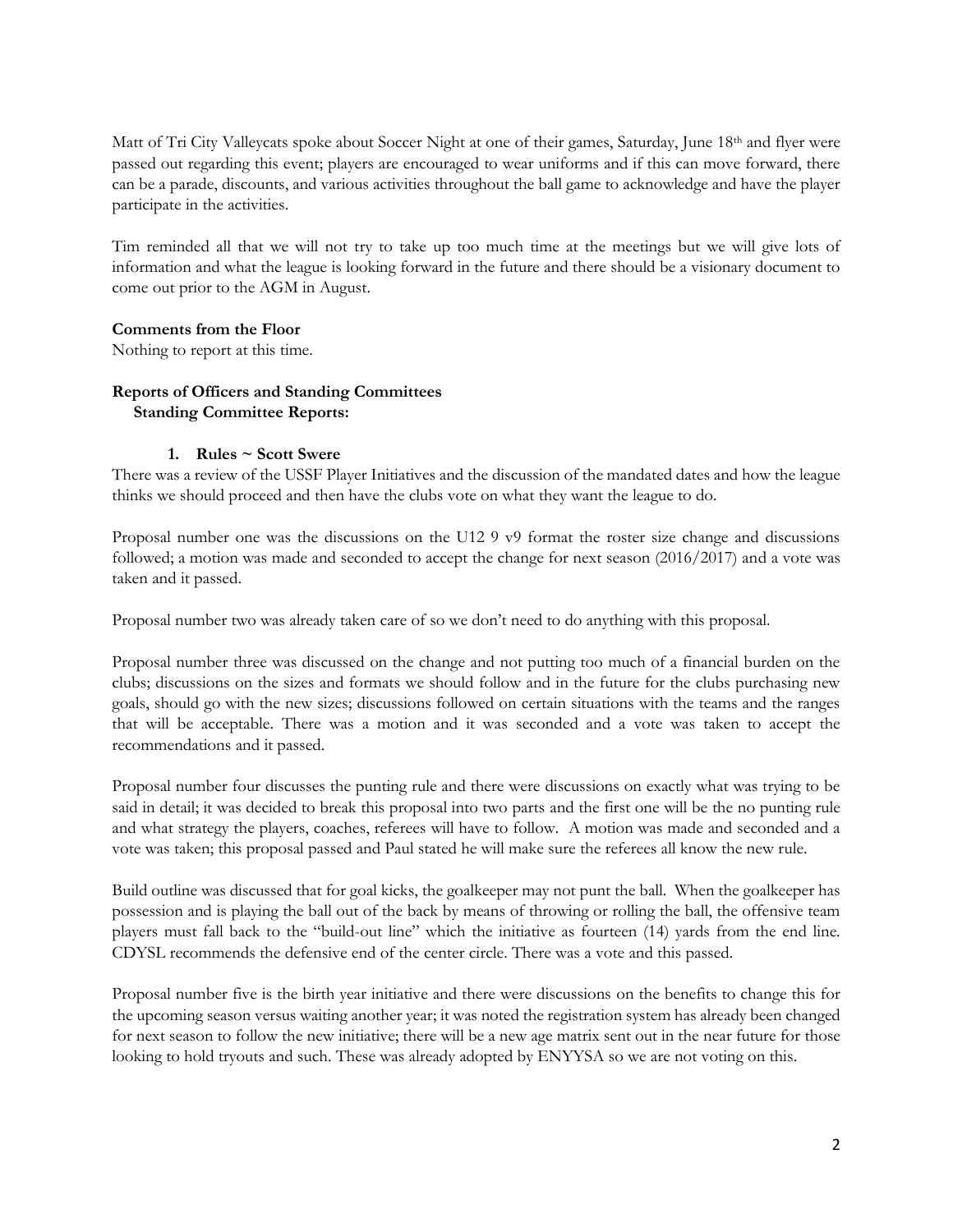### **2. Registrations ~ Tammy Kishbaugh**

Registrations are moving along smoothly but there are still registrations coming in so those are not processed yet; there will be some players out there who will not be able to play until the rosters and passes are completed; the office is not at fault for this as they were caught up but they are coming in constantly; all full teams have been registered and what is not registered are changes, additions, guest players and such.

Tim stated that a few clubs had to be fined due to the fact they didn't bring in their full team registrations before the deadline and we've collected around \$2,000 due to this.

#### **3. Games ~ Paul Bascomb**

Paul stated that 112 games will be played this weekend for CDYSL and there are games that will not have referees because they are so low on referees. Paul stated that make sure your fields are ready and the goals are set and the lines are down, flags, etc. The U08 rule from last year will be enforced as it is now policy; fewer referees this year so there may be some games not covered; be kind to the referees, especially the new referees.

Paul talks as a referee and speaks about the bad behavior towards the referees and please do not harass the referees and act appropriately; ask your parents and coaches to watch the educational video on the CDYSL website or the TED talk.

### **4. Finance ~ David Sparks**

Dave stated that the budget process for the 2017 budget has started which is earlier this year.

### **5. Executive ~ Timothy Owens**

Is being reported throughout the meeting

### **6. Membership ~ Dave Sparks**

We received interest from the Waterford Football Club but it is not the Waterford Soccer Club and the paperwork is being reviewed.

### **Note: No Reports ~ Arbitration, Nomination, Zero Tolerance, Appeals, Risk Management**

Tim will be reaching out to the chairs of the committees.

#### **Programs**

### **Coaching Education ~ Roy Pfeil, Second Vice President**

Roy stated that starting in July the F add on module will have a charge. That is what he was told. \$25 for each course (check with Roy).

There is an E course coming up.

If you want an F course, call ENYYSA or Roy and let's get it going.

#### **ODP Program (tryouts and follow-up) ~ Roy Pfeil, Tim Owens**

Tim stated that the regionalization is under way. Monday nights through the winter, North North have been going to the Queensbury Dome and that has ended and we are now going outdoor and it will be weekly at Bethlehem Soccerplex. Once a month the North North and the North South get together for group training so everyone North of NYC will go to one location. April will be in Stringham Park starting a week from Monday. The committee has said that the girls are going to Bethlehem on that Monday after Mother's Day for all age groups and all of the boys will be going to Latham. They are trying to compress the times to do so with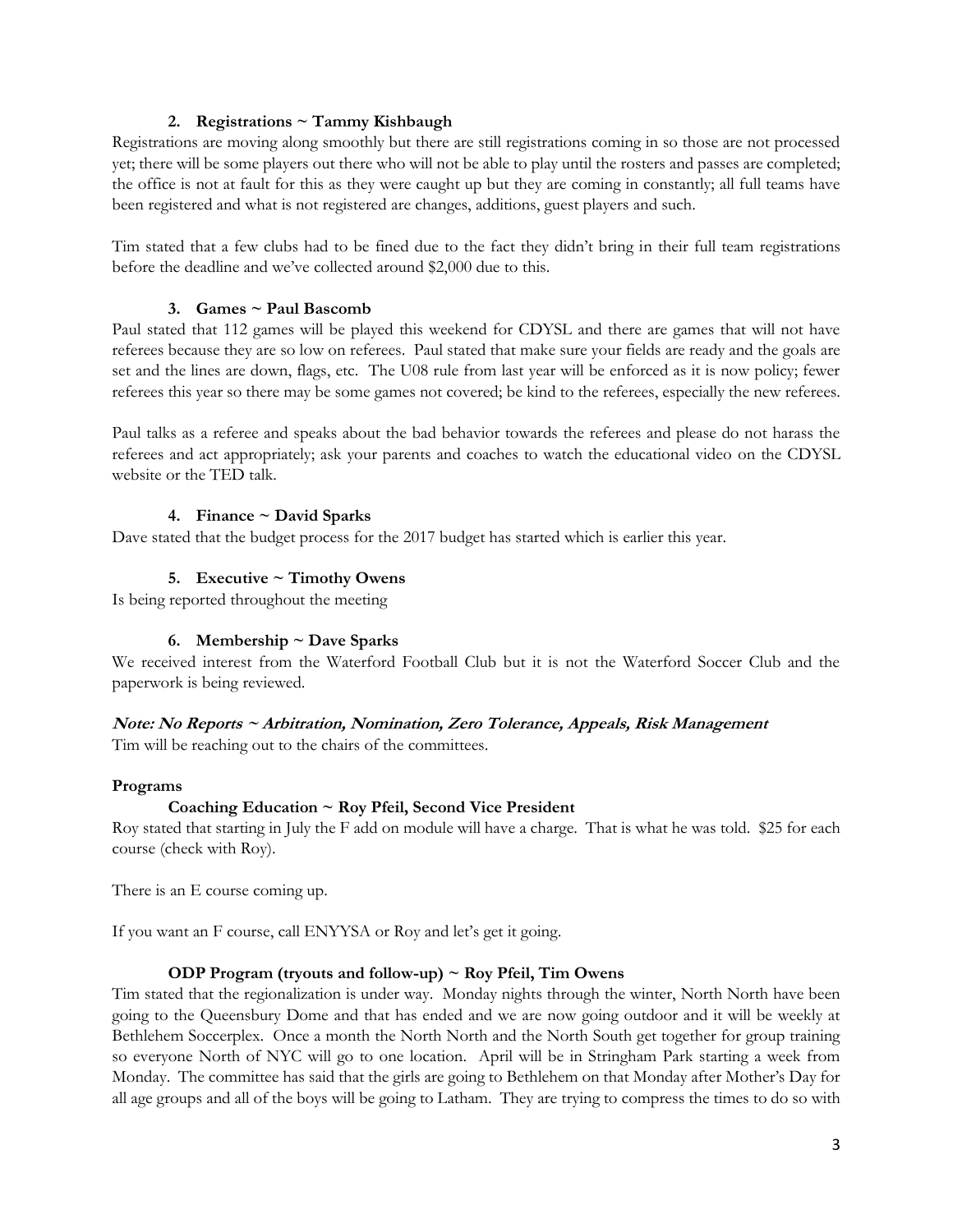the traveling time. We want to make sure that it works for everybody. Ideas for next year are already being discussed.

Monday night is still that reserved night where ENYYSA is recommending that teams don't hold regular practices to allow the players to try out for ODP. Next year we want two regional up here and one down state because we have the numbers. It has hard to sell when we only have 6 players up north and 18 down south. That has pretty much been the drivers of where we practice. You need to encourage the players to go out if they are decent players and they need to recognize the talent and move it along.

Roy backed up Tim's comments and stated we do have a lot of talent in our area and we need to promote it.

### **FUTSAL ~ CDYSL League (Interim) Report; Survey Preliminary Results**

Tim stated we already covered the financials and the survey came back and there was a 76% approval rating. Positives were the kids had a great time and the negatives were that there was referee inconsistency. We knew we were going to add that in for training next year and we will add in a few other items such as teams who didn't bring their Futsal Ball.

#### **Exceptional Senior Showcase ~ no report**

#### **TOP Soccer**

Tim stated that we have three clubs who have a TOP Soccer program. There are mandated programs, but we earnestly want to do something in our TOP Soccer Program.

#### **Unfinished Business ~ Goal Safety Initiatives, CDYSL Scholarship, Empire Cup**

Empire cup registration is still open. Please sign up. We want this to become a huge event. Imagine if one team from every club comes to the tournament, we are at 50 teams. It is a revenue generating tool for the league and we can do a lot of items with those resources. We would like to grow it, some of our clubs send many teams to the event. He will put it out there, it is an Empire Cup, it is OUR tournament. Having said, that, trying not to step on any toes, and he lists many tournaments, we do what we can do accommodate your tournament, all of your clubs should be in our own host tournament. All of our clubs who are playing D1234, it doesn't matter, we have club and we have premier, please put the word out there to participate in our tournament. It generates revenue so we can put it back into our clubs.

Goal safety, we purchased for you, in the office we have 160 of these. Tim shows them. NY state law all goals must be anchored properly. This with the proper amount of sand inside should do the work. There is also a tether system in the law but it is tethered to the post, they are. The challenge is how to distribute to the clubs. We are working on a way to your clubs with field commitment to your club field commitment, fillable pdf to go to our website and populate it with your request. And then we see what we get and we don't want to keep them in the office long. It was stated it should be one in each corner in each goal. Minimum 2 per goal and 4 per field is the proper system. Some will need it and some will not need these bags we are giving out. Tim Frament stated that the law states that the law states you need to have the goal anchored at all times, not just play times.

Scholarship was closed on April 1<sup>st</sup>. There are about 25 altogether. All information will be sent out to the Scholarship committee. Kathy will scan and get it to the committees, it is announced at the June meeting. Tim stated that the winners come to our meeting in June and we give them the award and check. It was proposed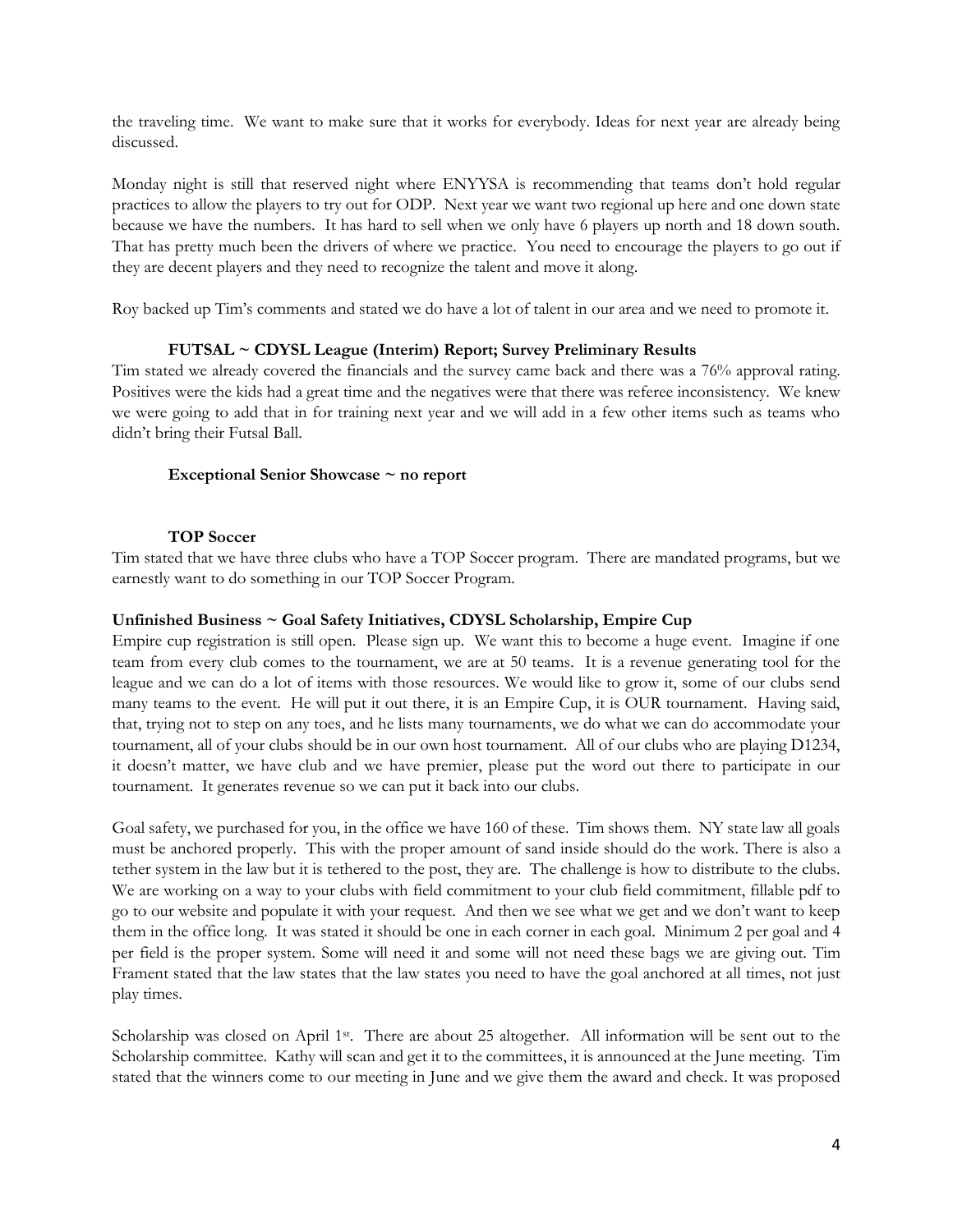that we present them at t heir school and it would give them recognition and Pat Ramundo had this idea and we think it is a great idea and we need to make that happen.

Dave Yule asks for the deadline, Roy stated that there are usually around May or so for presentations and we will need to move quickly. Dave stated how most are done which is a blurb in a book for the awards, if we can't make it happen this year, we can do it next year.

Italo stated that we have 112 games will play on Sunday and the week of the 24th we are down to about 78 games on Sunday due to spring break. It then starts picking up. We have two teams playing on Friday and Saturday prior to the season on Sunday.

Tim wants us to send a bus to Red Bulls (at least one bus) for the fourth of July weekend, more information to follow. Cost of bus and ticket \$55. Up until Mother's Day. You don't reserve, you get left or you pay more. We will post on the website. We want to send at least 1 bus. Season is over and we know it is a holiday season, it is a noon game.

### **New Business ~ April BOD Vote on USSF player development initiatives**

#### **Meeting Adjournment**

The meeting was adjourned at 9:03pm. Chatham made the motion and New Scotland seconded the motion to adjourn.

Respectfully submitted by:

Tammy Kishbaugh Recording Secretary

# **CALENDAR ANNOUNCEMENTS**

**Executive Committee (next 4 meetings) ~ May 5th, June 2nd, July 7th, August 4th**

**CDYSL Spring League Opening Day ~ Sunday, April 17, 2016**

**CDYSL EMPIRE CUP ~ June 25-26, 2016**

**CDYSL Annual General Meeting ~ Sunday, August 14, 2016**

### **CDYSL Constitution, Article II: CDYSL Goals**

- a. To teach the game of soccer to the youth of our community.
- b. To operate a youth soccer league to help in developing the character of the youth of our community.
- c. To foster and engage in competition for the furtherance of the above purposes.
- d. To encourage and engage in other activities which will enhance and improve these stated purposes.
- e. To support the players to their highest level of competition possible.